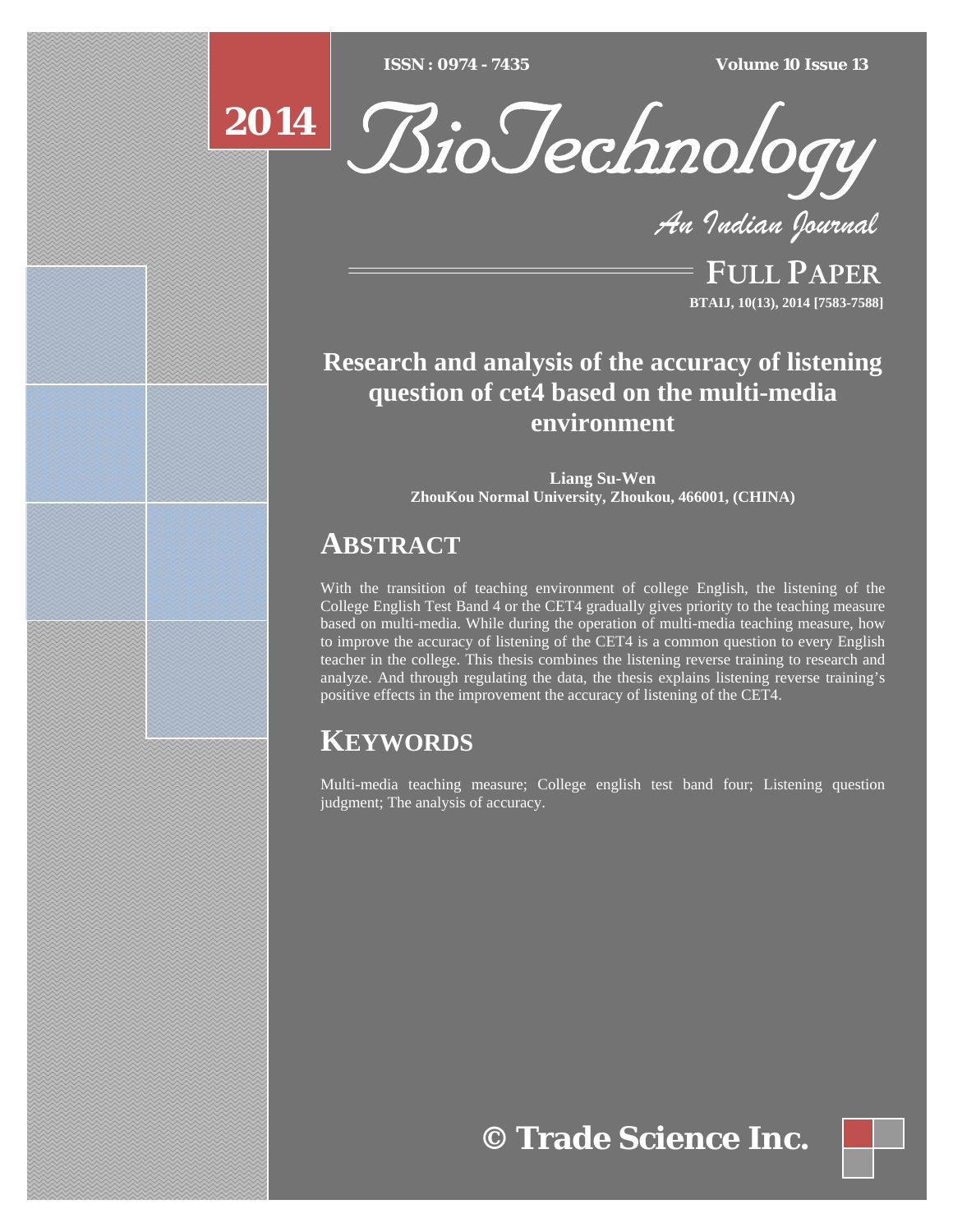#### **INTRODUCTION**

 Multi-media listening reverse training plays a positive way in promote student's listening and from the point of student's ability, the continuous improvement of their ability means that student clear away the obstacle during accepting and understanding the material. Finally, they can gradually control the rate of mismatching during listening and improve their adaptive capacity of speed. In this way, student can help the gathering of listening question through the multi-media teaching measure, and further develop their awareness of integrating and choosing the listening material.

 This thesis combines the design of the listening reverse training to research and analyze the accuracy of listening question of CET4 based on the multi-media environment. And through the comparative experiment, the thesis effectively researches the practicability of multi-media teaching listening reverse training, in which, the change of students is shown by statistics and analysis. All of these also provide sufficient theoretical and practical basis.

### **THE DESIGN OF MULTI-MEDIA TEACHING LISTENING REVERSE TRAINING**

#### **The subject**

 The subject of the experiment is 180 students with 77 students in two classes from the civil engineering major of a college; 65 students in two classes from the animal medical major and 38 students in two classes from seed major. They come from a decade of provinces and over half of them come from Shandong province, including 120 boys and 60 girls. The average age is 19.2 and the average score of college entrance examination is 100.58. They were divided into the natural class of natural departments after they entranced the college. Two natural classes were chosen as the experimental class and the rest two were contrastive classes. The directors of the experimental class and the contrastive class are respectively the author and another teacher whose age, gender, educational background and job title are similar to the author. In order to guarantee the similar English listening level of two kinds of classes, a listening test has been made before the experiment. The content is past exam paper from 6 edition New College English (Shanghai Foreign Language Education Press). The scores are normally distributed and variance is homogeneous and can take the parametric test. As shown in TABLE 1, there is nearly no difference of the scores between the experimental class and contrastive classes. The average scores are 11.8667, 11.7735 and the standard deviations are 3.66990, 3.49898. P value is 0.805 and is far bigger than 0.05, the level of significance. They illustrate that there is no difference between two groups and the experiment can proceed.

| name                  | number | average<br>score | standard  | standard | T     | free   | P value            | confidence interval<br>of $95%$ |                |
|-----------------------|--------|------------------|-----------|----------|-------|--------|--------------------|---------------------------------|----------------|
|                       |        |                  | deviation | error    | value | degree | $(two-$<br>tailed) | lower<br>bound                  | upper<br>bound |
| experimental<br>class | 180    | 11.8667          | 3.66990   | 27354    | 247   | 359    | 805                | $-0.64899$                      | 83536          |
| contrastive<br>class  | 181    | 11.7735          | 3.49898   | 26008    |       |        | $-0.64910$         | 0.83547                         |                |

**TABLE 1 : The pre-listening score of independent sample T test of the experimental class and contrastive class** 

### **The design and procedure of the experiment**

 The thesis combines the listening question of college English teaching and researches on the accuracy. Through the analysis of the problem of student's listening and psychological effect, the positive effects of multi-media teaching listening reverse training are discussed and meets the ultimate aim of contrast experiment.

#### **Research tool**

 In this experiment, firstly, the corresponding language test is divided into three stages. The first one applies the past exam paper; the second is the test of the improvement through the corresponding materials; the last one is the CET4 listening used to evaluate the degree of their improvement.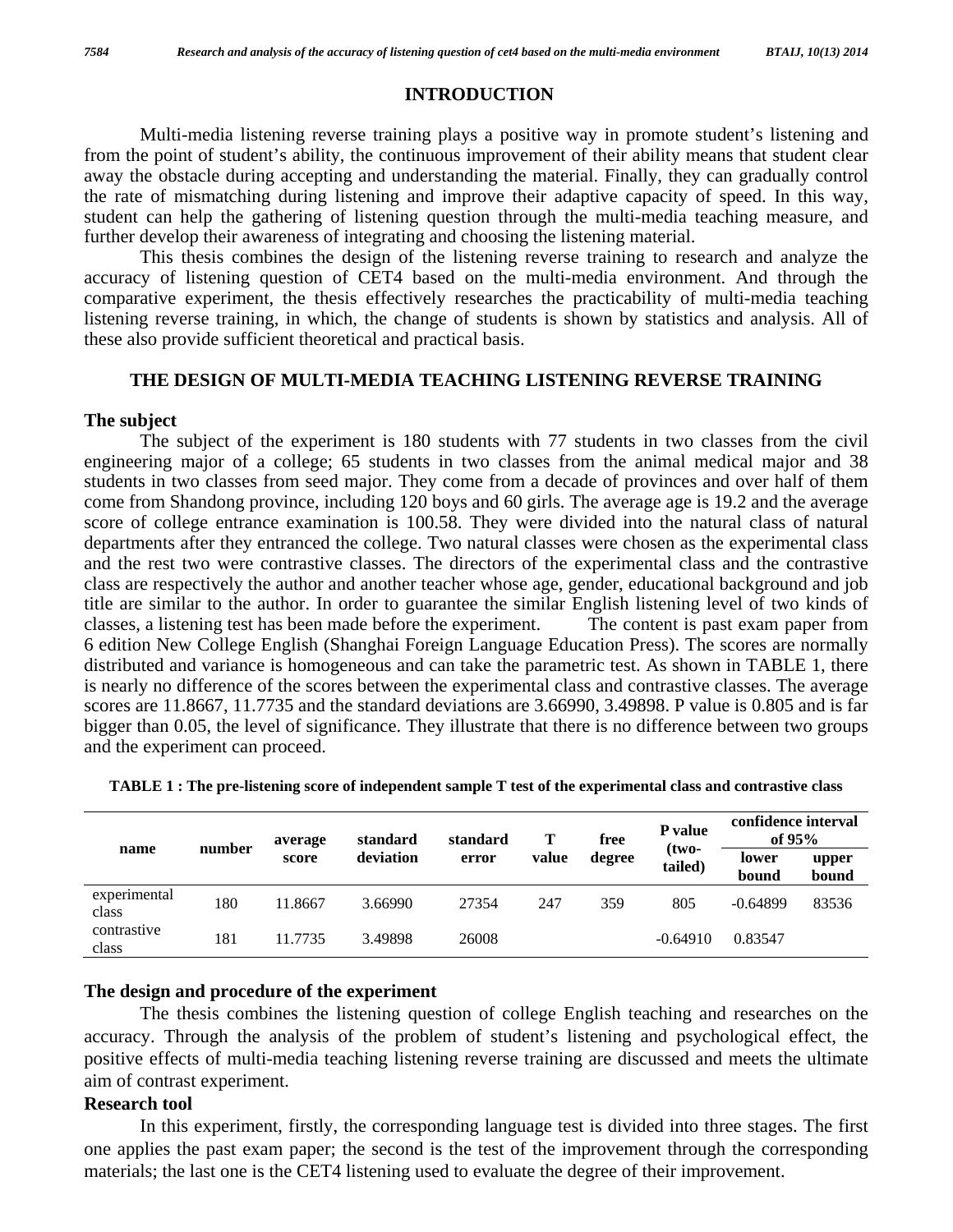Secondly, regulate the data of the psychological effects of listening reverse training by survey. At the same time, the multimedia teaching is integrated into experiment. The change of student's psychological effects is understood and to guarantee the scientificity and the authenticity of experiment. Meanwhile, all of these indicate that the accuracy of English listening and offer scientific data sources of the analysis and research and sufficiently reflect the rationality of this thesis's structure.

 Finally, interview several students and get the effects of multi-media listening reverse training on student's listening. And the accuracy rate of the CET4 listening is summarized effectively.

#### **Data collection and analysis**

 In the experiment, the thesis applies the collection of the score of the English listening examination in the end of first term. The second data collection is from listening question of CET4 whose full mark is 142. After the test, students are asked to fill out the survey in the classroom. All the data is put into the computer and analyzed by SPSS11. 5.

### **THE RESULTS AND ANALYSIS OF EXPERIMENT**

### **Multi-media listening reverse training guarantee the rate of accuracy of CET4 listening**

 We can find from the TABLE 2 that after the last practice test of CET4, the scores of the experimental class and contrastive class are checked in independent sample T. The difference is not obvious ( $t = 1.173$ ,  $p = 0.246 > 0.05$ ), however compare with the contrastive class the average scores test of the experimental class is higher. And the P value also declines from 0.246 to 0.242. The specific reason is the time of experiment is comparatively short while the change of next term is not obvious.

| name                  | number | average<br>score | standard<br>deviation | standard<br>error | <b>T</b> value | free<br>degree | <b>P</b> value     | confidence interval<br>of $95%$ |                |
|-----------------------|--------|------------------|-----------------------|-------------------|----------------|----------------|--------------------|---------------------------------|----------------|
|                       |        |                  |                       |                   |                |                | $(two-$<br>tailed) | lower<br>bound<br>$-0.29224$    | upper<br>bound |
| experimental<br>class | 180    | 12.2056          | 3.49892               | 26079             | 1.173          | 359            | 242                |                                 | .15639         |
| contrastive<br>class  | 181    | 11.7735          | 3.49898               | 26008             | 358.989        | 0.29224        | 1.15639            |                                 |                |

**TABLE 2 : The first post-listening score of independent sample T test of the experimental class and contrastive class** 

 The experiment has not interrupted. During the term, after the application of multi-media teaching, the score of listening of CET4 is Q-Q rate normally checked and homogenously variance checked. In the probability graph made from the statistics, we find that the diagonal between the theory and the data coincide. From this point, the score of listening of CET4 is distributed normally, which meets the basic condition of parametric test. Through the data from TABLE 3, investigation software of parameter researches the median and average of the score, during which the free degree and average should be regulated. And the four testing data are bigger than 0.05. We can get a conclusion that the scores of CET4 of experimental class and contrastive class have the same variance and the assumed condition parametric test of is set up. The Q-Q probability is shown as Figure 1.

|               |                                              | <b>Levene Statistic</b> | df1 | df2     | sig |
|---------------|----------------------------------------------|-------------------------|-----|---------|-----|
| score of CET4 | based on average                             | 206                     |     | 349     | 651 |
|               | based on median                              | 322                     |     | 349     | 571 |
|               | based on median and regulate the free degree | 322                     |     | 345.968 | 571 |
|               | based on the regulation of average           | 179                     |     | 349     | 673 |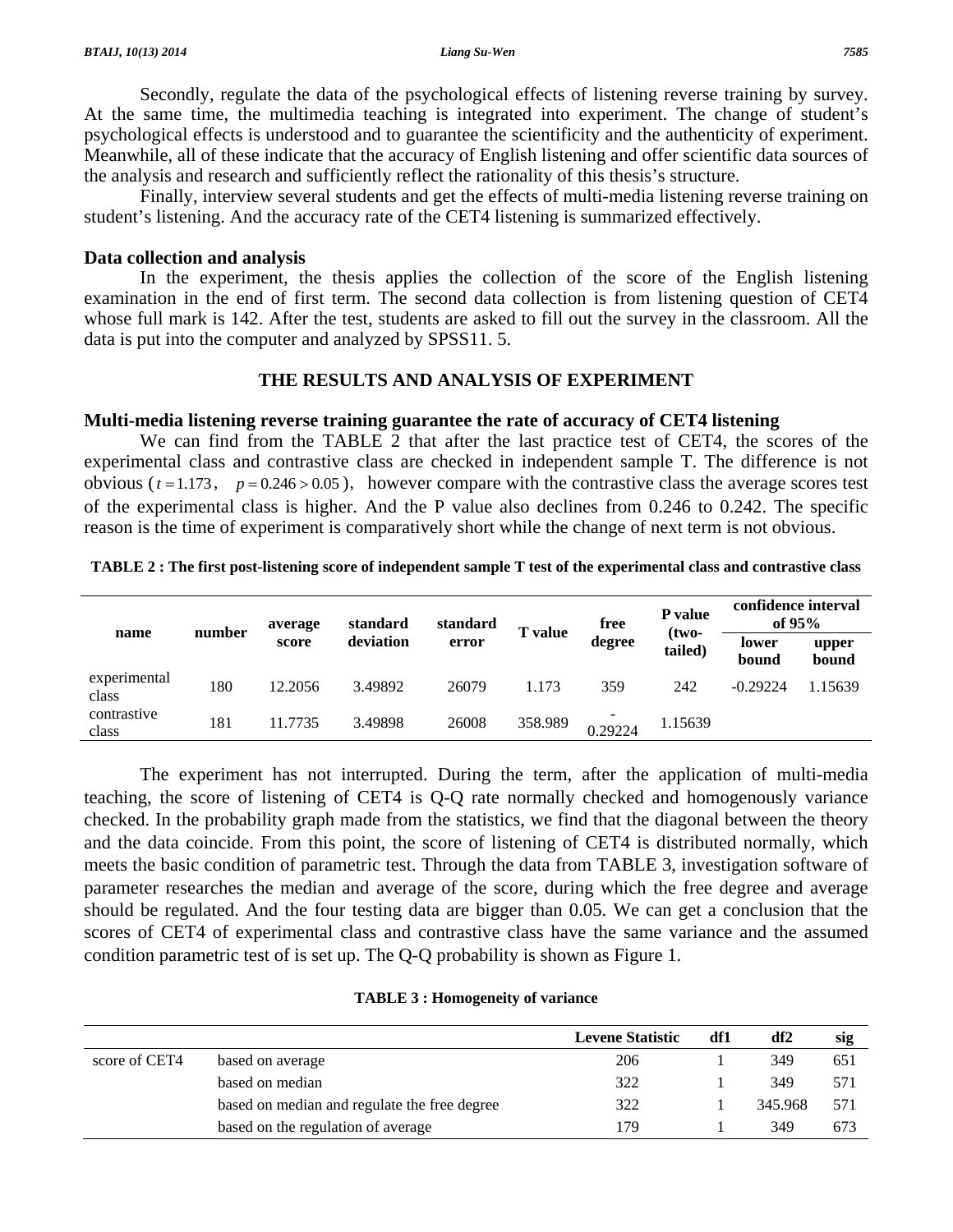

**Figure 1 : Q-Q probability** 

 From TABLE 4, we can see the independent sample of the experimental class and contrastive class. While in the CET4, the grade is changed and the full mark of the listening is changed to 142. And through the chart4, it is not difficult to find the corresponding change of two classes.

 Through the test of chart 4, we can find that multi-media listening reverse training has remarkable influence on the listening of CET4 and effectively solves the basic question about insufficiency of control of student during the teaching. Armstrong thinks that the factor influencing the score of CET4 is the low control of the types of question and thereby student cannot deal with the speed and voice and have the blind psychology. In this way, student doesn't understand the type of question in the listening so that the efficiency of listening is decreased and the score is influenced.

|                                        | Levene test with<br>same variance |              |       | t-test for Equality of Means |              |           |          |                                          |                |  |  |
|----------------------------------------|-----------------------------------|--------------|-------|------------------------------|--------------|-----------|----------|------------------------------------------|----------------|--|--|
|                                        |                                   |              |       | free                         | significance | average   | standard | confidence interval<br>of 95% difference |                |  |  |
|                                        | <b>F</b> test                     | significance | t     | degree<br>df                 | (two-tailed) | deviation | error    | lower<br>bound                           | upper<br>bound |  |  |
| assuming<br>the<br>variance is<br>same | 2.318                             | 0.129        | 1.999 | 353                          | 0.046        | 4.7879    | 2.39467  | 0.07832                                  | 9.49755        |  |  |
| assuming<br>the<br>variance is<br>same |                                   |              | 2.004 | 347.782                      | 0.046        | 4.7879    | 2.38959  | 0.08808                                  | 9.48780        |  |  |

**TABLE 4 : The score of independent sample T CET4 of the experimental class and contrastive class after the experiment** 

 Listening reverse training in the teaching of CET4 requires more operation of multi-media. Through the operation of multi-media in the teaching can help student adjust the mismatching relation between the speeds and mismatching in the listening, in which student can effectively control the speed in different listening material. And the listening reverse training can specifically study the question style of CEt4 listening combining the listening material, highlighting the advantages of the multi-media teaching in the CET4. While during the training in the fast speed, firstly we can enhance the efficiency of understanding the listening material and decrease the possibility of students' mismatching. In this way, condition is guaranteed to promote the accuracy of remind in CET4. The same conclusion also can be gotten from the teaching experiment. During the normal English teaching in listening, the level of improving of student's listening is not remarkable while in the listening reverse training, students can better adapt to their mismatching and speed. From then on, students improve their capabilities of receiving and understanding and the master more question types. Finally, they form a habit of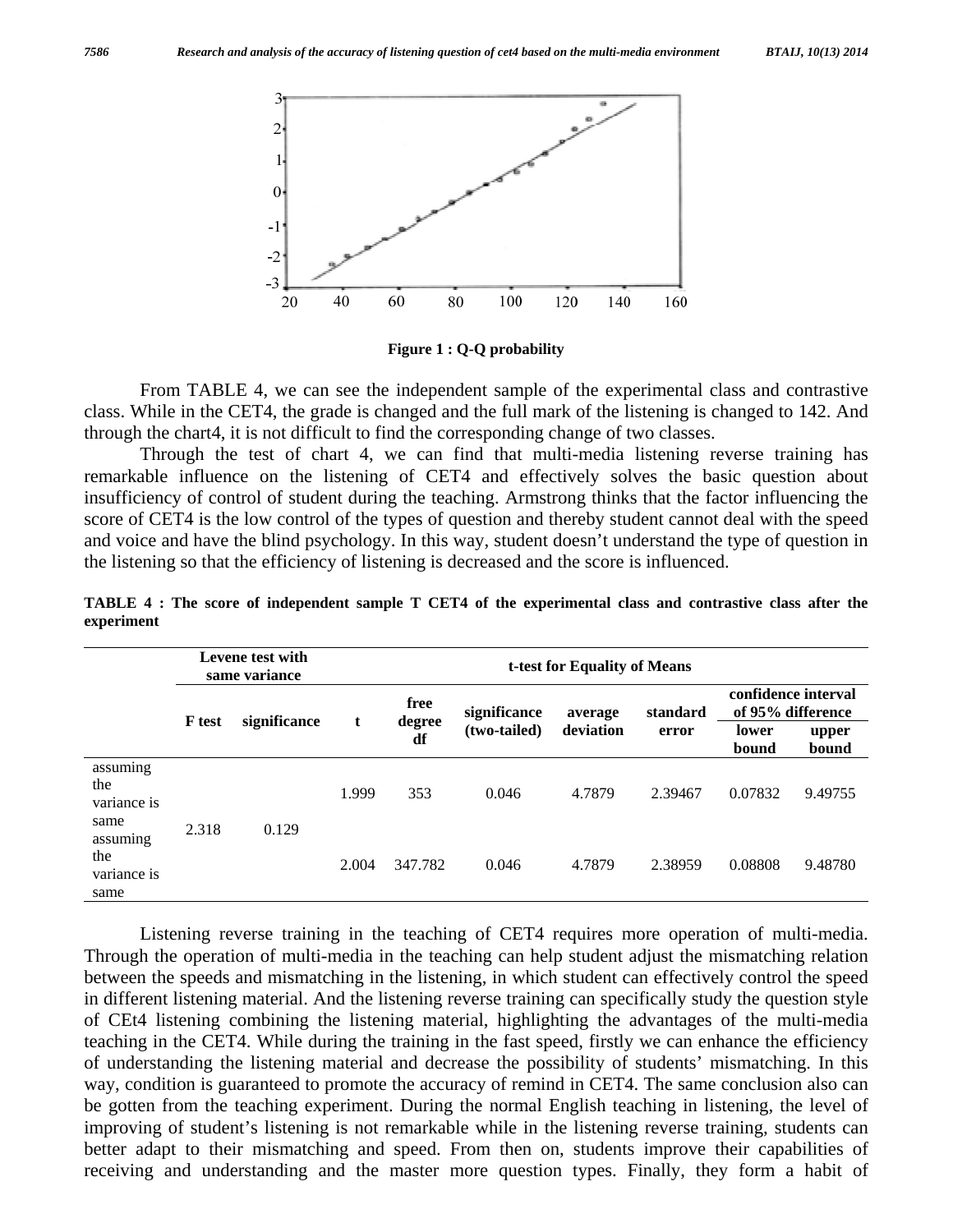summarizing. This measure combines the previous CET4 questions and takes itself as an important reference. Through the wide operation of multi-media, the listening reverse training can effectively research the CET4 listening and its accuracy can be ensured. At the same time, as for the process of experiment, the learning ability of students is improved, and the accuracy of mastering different types is also prompted and all of these play an auxiliary role in promoting the scores of CET4.

## **The listening reversing training researches the learner's psychology and improves their accuracy in listening**

 Through the survey in TABLE 5, we can see the statistics of the investigation item. The multimedia listening reversing training has positive effects of the respondents. And through the improvement of understanding of listening materials by means of multi-media, their level of receiving is comparatively quickly. Students in this part occupy 83.7% of the total number. Teacher can predict the types of listening and students' summarizing can be improved. And in the end, it makes a good foundation for the whole score of listening. Besides, 85.5% students approve the improvement of repletion of listening materials, and they think that with the help of multi-media, their mismatching is decreased and the mastery degree is increased. So they become confident of the success of listening question. This show s that multi-media listening reversing training plays an positive role in improving the accuracy of listening and make precondition for their psychological changes.

| variate                                              | number | default | approve<br>very<br>well% | Approve% | Indeterminate% | Disapprove% | disapprove<br>very well% |
|------------------------------------------------------|--------|---------|--------------------------|----------|----------------|-------------|--------------------------|
| listening the fast<br>speed material is<br>effective | 180    | 15      | 27.7                     | 56       | 12.7           | 3.0         | 0.6                      |
| precise repetition<br>is effective                   | 180    | 15      | 27.7                     | 57.8     | 12             | 1.8         | 0.6                      |
| it can cure the<br>anxiety                           | 180    | 15      | 12.7                     | 43.4     | 31.9           | 10.8        | 1.2                      |
| it is failed                                         | 180    | 18      | 0.6                      | 3.7      | 11             | 51.5        | 33.1                     |

|  |  |  | TABLE 5 : The statistics of frequency of survey |  |  |  |  |
|--|--|--|-------------------------------------------------|--|--|--|--|
|--|--|--|-------------------------------------------------|--|--|--|--|

 During clearing up the survey, the training process of student is shown by the statistics that their psychological obstacles are eliminated. In the statistics, 19.39% students are passive and disagree with the training which is contrasted to TABLE 4. While the stronger the student's psychology are, the richer question types is. So that the accuracy is increased that is a contrast to the contrastive class. The whole scores are increased and fully show the accuracy of questions and achieve the goal of teaching.

 During the process of comparing, we find that multi-media listening reversing training positively changes students' learning attitude and strengthen their ability of accumulating and choosing. So student's understanding of listening material is promoted. This is the common goal of multi-media teaching and listening training and meanwhile helps students to summarize the listening questions. And this research achieves the final goal.

#### **REASONABLE REALITY**

 From the point of CET4 listening, the key is the investigative process of communicative English listening. So the higher requirement is proposed to effectively decrease the rate of fault. And meanwhile, students face more challenges to master the speed. The multi-media listening reversing training just improve these two problems and further strengthen students' summarizing of the listening material including strengthen their confidence and students can adapt to different materials better. The feature of multi-media is wide resource of listening material, so it can give a better platform for listening reversing training. The promotion of student's ability is bound to the optimization of their psychology and they